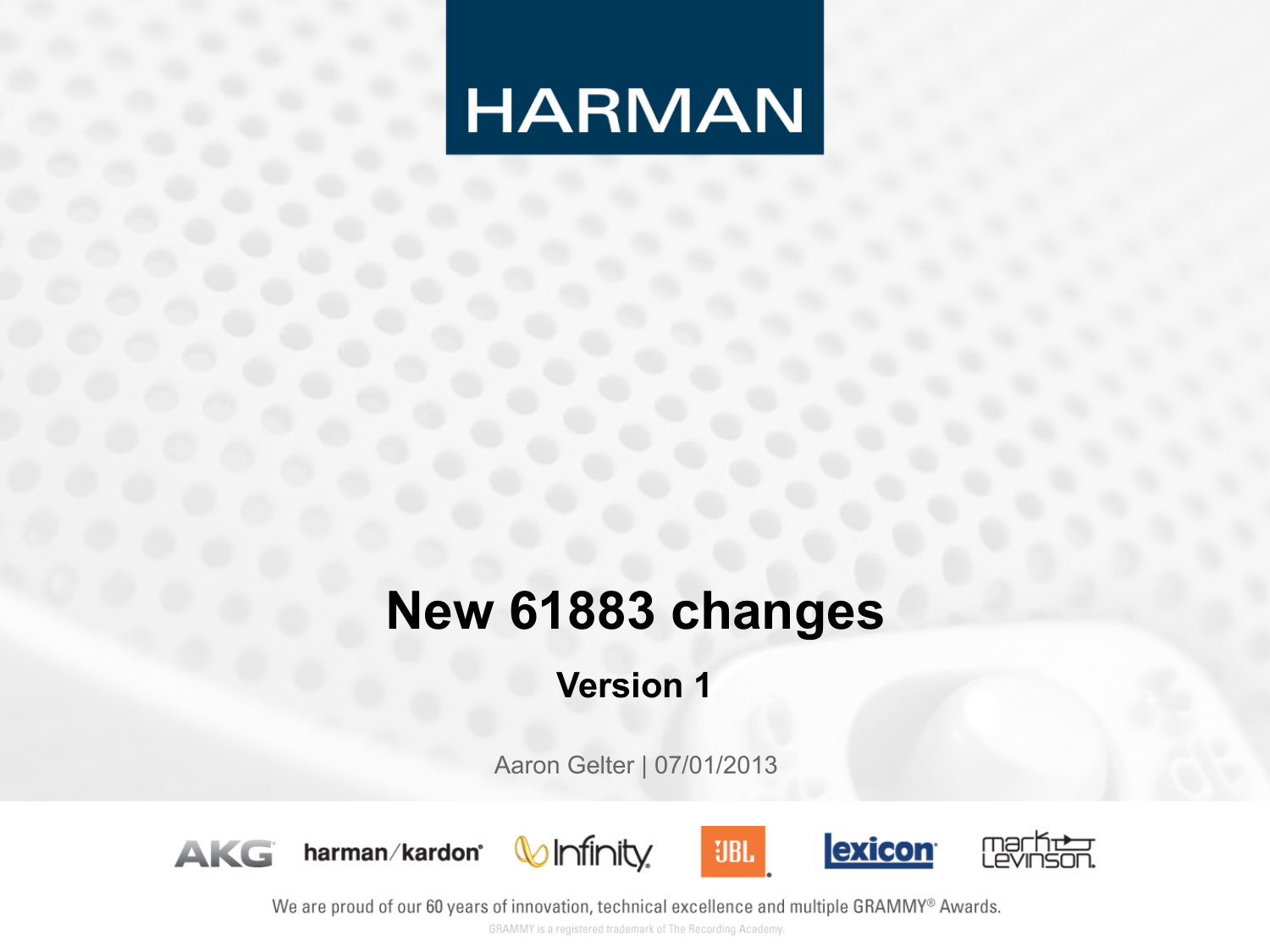- § **Note: the redline document is for changes from the previous 61883** *draft***, NOT changes since the 2005 version**
- § **Normative references: some new references have been added**
- 7.4.2  $\rightarrow$  "Blocking transmission method", which was informative **in Annex A, is now normative and in Clause 7.4.2.**
- 8.1  $\rightarrow$  Several new "Pack and cluster events" added
- § **New label types "Blu-ray Disc" and "Multi-bit Linear Audio"** 
	- $-$  8.2.10  $\rightarrow$  New ancillary data type LABELs added for "Blu-ray Disc" and "Multi-bit Linear Audio (MBLA)"
	- 12.4 --> New section for "Blu-ray Disc"
	- 12.5 --> New section for "Multi-bit Linear Audio (MBLA)"\*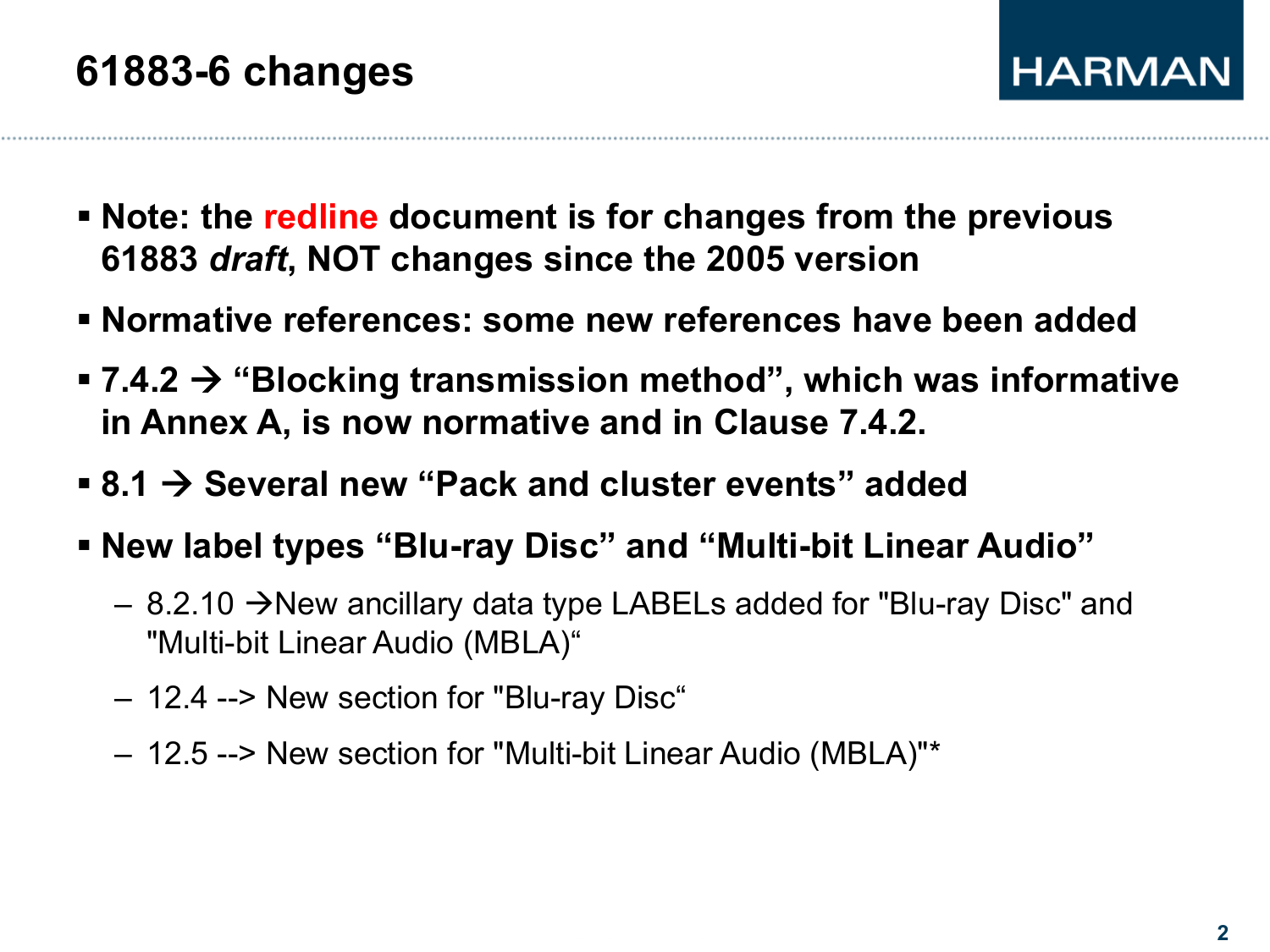- $\blacksquare$  12.1.1.1 --> The 12.1.1.1 (Table 25) and 12.1.1.2 (Table 26) sampling frequency sections have been combined into one section with one table -- no technical changes.
- § A.1 --> A bit more text has been added regarding Synchronization Issues
- A.2 --> A bit more introductory text has been added.
- Bibliography --> small updates as needed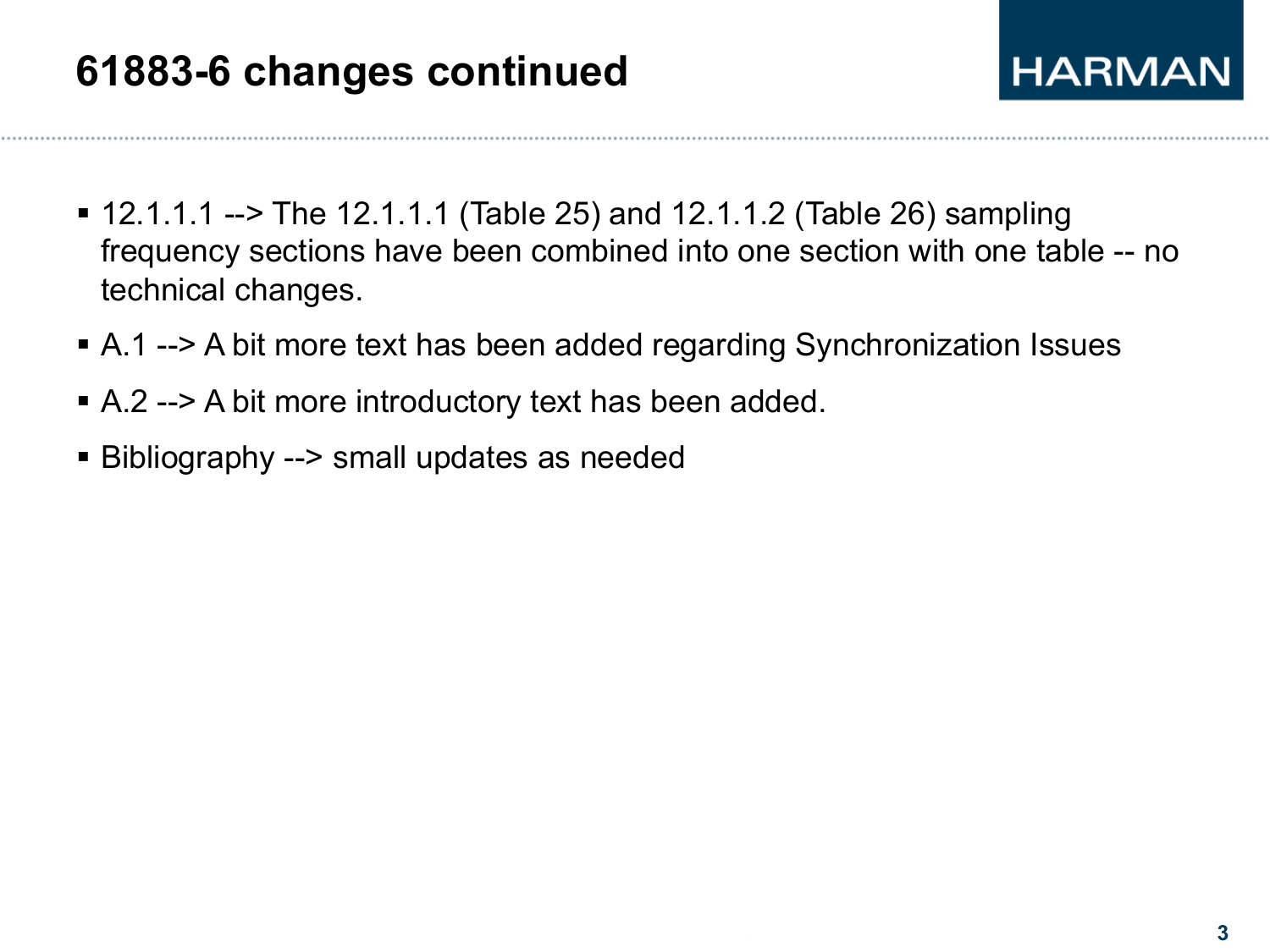#### **61883-8 changes**



- Annex E (informative)  $\rightarrow$  added new Copy Control flags to diagram
- Annex G (informative)  $\rightarrow$  added new Copy Control flags to diagram and definitions for the new flags